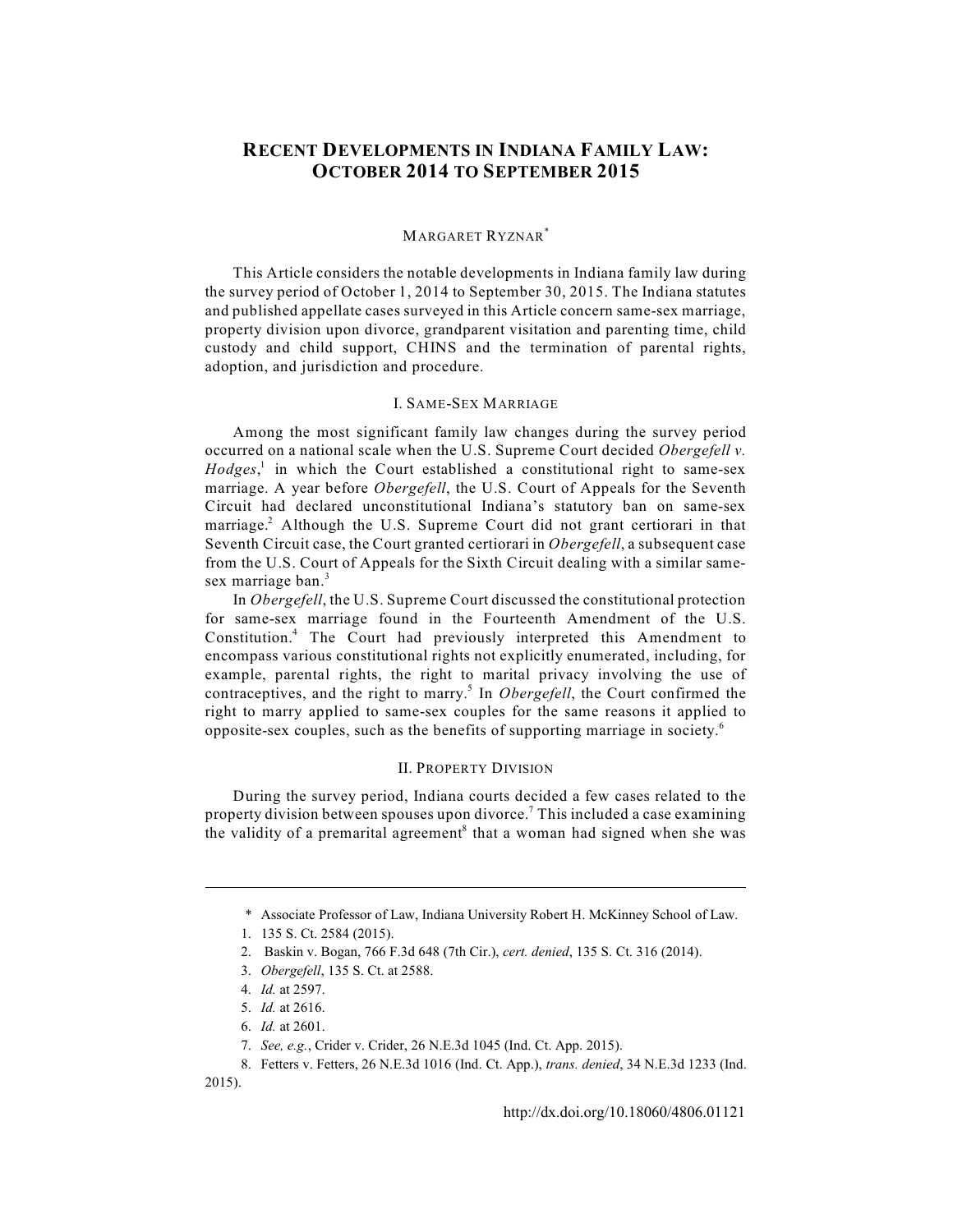just sixteen years old and about to marry a man fifteen years her senior.<sup>9</sup> At the time, they were expecting their first child together.<sup>10</sup> They subsequently had a second child, and she cared for both children while working low-wage jobs, never having completed a GED.<sup>11</sup> At the time of her divorce, she worked as a nurse's aide, earning under \$10 per hour and working fifteen to thirty-five hours per week, with no retirement plan.<sup>12</sup> She owned no real property, but owned two cars in her name worth a total of  $$13,900.<sup>13</sup>$  During the marriage, her husband worked as a janitor, earning approximately \$590 per week and accumulating a pension worth approximately  $$38,000$ .<sup>14</sup> They lived in a home he had acquired before the marriage, worth \$62,000.<sup>15</sup> The husband owned two cars and one motorcycle in his own name, worth a total of  $$8,500.<sup>16</sup>$ 

Under the premarital agreement, the parties would retain their own separate property in the case of a divorce.<sup>17</sup> Despite not being able to read very well and not understanding the agreement, the woman and her mother had signed it in the groom's attorney's office.<sup>18</sup>

When the couple sought to divorce, the trial court enforced the premarital agreement, but the Indiana Court of Appeals held the agreement to be invalid<sup>19</sup> and unconscionable as a matter of law given the "gross disparity in life experience" between the parties at the time it was signed.<sup>20</sup> Furthermore, the court noted that contracts entered into by minors are voidable at the option of the minors while they remain minors, or within a reasonable time after they reach the age of majority.<sup>21</sup> Finally, the Indiana Court of Appeals held the woman could challenge the agreement and was not prevented by laches or estoppel from doing so. 22

In another case related to property division, a former husband sought to set aside a dissolution decree issued several years earlier on account of fraud by the former wife in failing to disclose assets that should have been divisible.<sup>23</sup> The lower court dismissed the former husband's motion as untimely filed, which the appellate court affirmed after examining the approaches of other jurisdictions.<sup>24</sup>

9. *Id.* at 1019.

- 10. *Id.*
- 11. *Id.*
- 12. *Id.*
- 13. *Id.*
- 14. *Id.*
- 15. *Id.*
- 16. *Id.*
- 17. *Id.*

- 19. *Id.* at 1023.
- 20. *Id.* at 1021.
- 21. *Id.* at 1023.
- 22. *Id.*
- 23. Jahangirizadeh v. Pazouki, 27 N.E.3d 1178, 1180 (Ind. Ct. App. 2015).
- 24. *Id.* at 1185.

<sup>18.</sup> *Id.*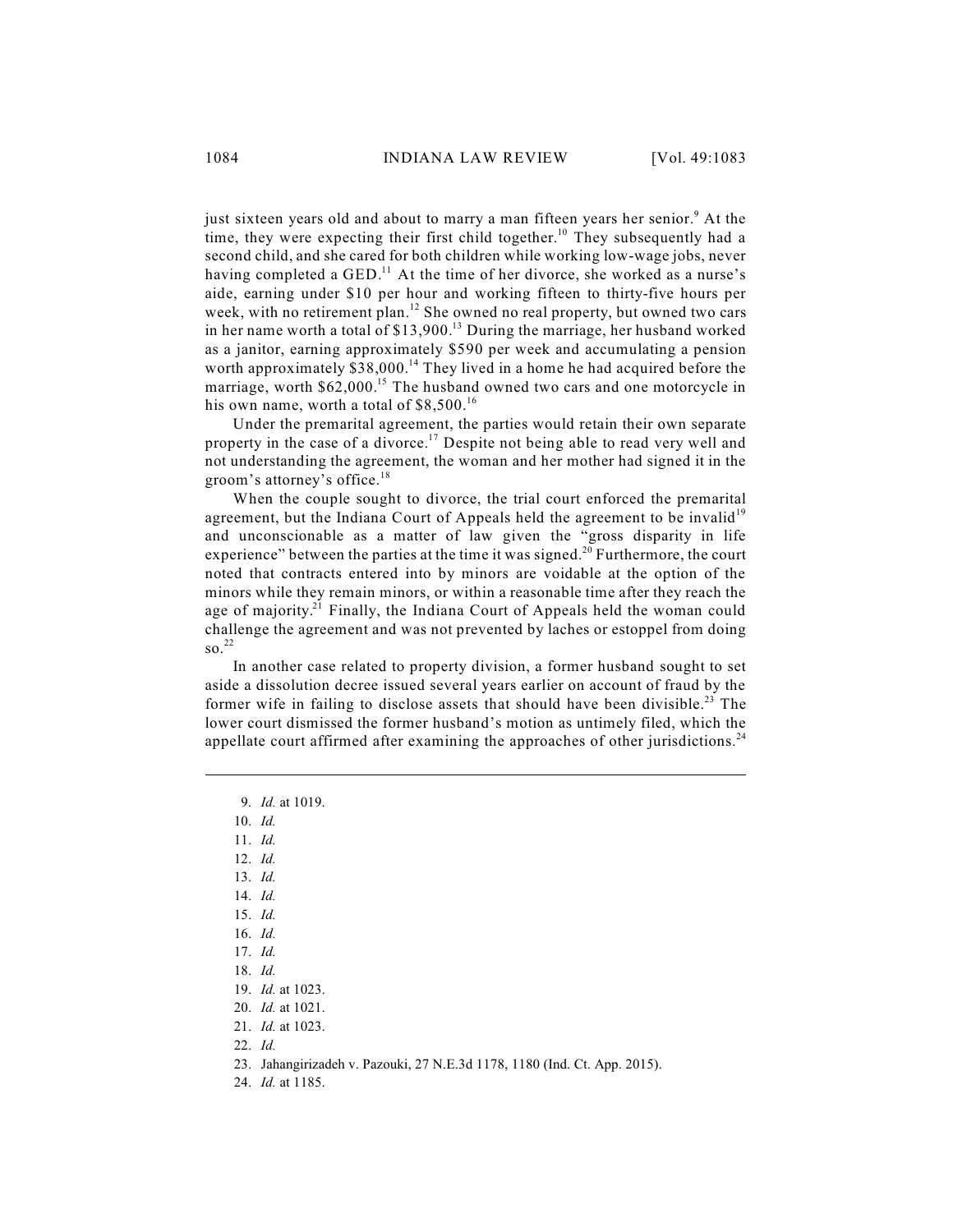The Indiana Court of Appeals ultimately determined the alleged fraud was "ordinary" fraud that neither gave rise to an independent action for fraud to set aside a judgment nor amounted to fraud on the court, which would be exempt from the one-year period for seeking relief from judgment.<sup>25</sup>

### III. GRANDPARENT VISITATION

Grandparent visitation made several appearances in the case law during the survey period. In one such case, a child's maternal grandparents filed for visitation under the Grandparent Visitation Act after their relationship with the child's father became contentious.<sup>26</sup> Their daughter had recently died of cancer and expressed her wishes in her will for them to have generous visitation with her child.<sup>27</sup> Based on the opinion of mental health experts, the trial court determined it was in the child's best interest to have a relationship with the grandparents totaling approximately seventy-nine days per year.<sup>28</sup> The court of appeals found this visitation amount improper under the Grandparent Visitation Act, but the court noted the lack of guidance regarding the proper amount.<sup>29</sup> After reviewing the circumstances of this particular case—including the closeness of the child to the maternal grandparents due to the father's demanding work schedule—the Indiana Supreme Court affirmed the trial court's order of visitation.<sup>30</sup>

In another case, after a previous restriction of their visitation rights on remand, grandparents petitioned to resume visitation and requested a visitation evaluation.<sup>31</sup> The Indiana Court of Appeals determined the paternal grandparents lacked standing to request a visitation evaluation and the trial court lacked authority to order a custody evaluation sua sponte.<sup>32</sup>

In yet another grandparent visitation case during the survey period, the Indiana Court of Appeals held that a grandmother had no standing to seek visitation under the grandparent visitation statute after the stepparent had already adopted the child.<sup>33</sup> The court held that a grandparent's visitation rights must be established at the time of the stepparent adoption to qualify as "visitation rights" under the grandparent visitation statute.<sup>34</sup>

A final grandparent visitation case involved a paternal grandmother who petitioned for visitation rights following the death of the child's father.<sup>35</sup> The

2015).

<sup>25.</sup> *Id.* at 1184.

<sup>26.</sup> *In re* Visitation of L-A.D.W., 38 N.E.3d 993 (Ind. 2015).

<sup>27.</sup> *Id.* at 994.

<sup>28.</sup> *Id*.

<sup>29.</sup> *Id.*

<sup>30.</sup> *Id.* at 1001.

<sup>31.</sup> *In re* Guardianship of C.R., 22 N.E.3d 657, 659 (Ind. Ct. App. 2014).

<sup>32.</sup> *Id.* at 662.

<sup>33.</sup> Jocham v. Sutliff, 26 N.E.3d 82, 87 (Ind. Ct. App.), *trans. denied*, 31 N.E.3d 976 (Ind.

<sup>34.</sup> *Id.*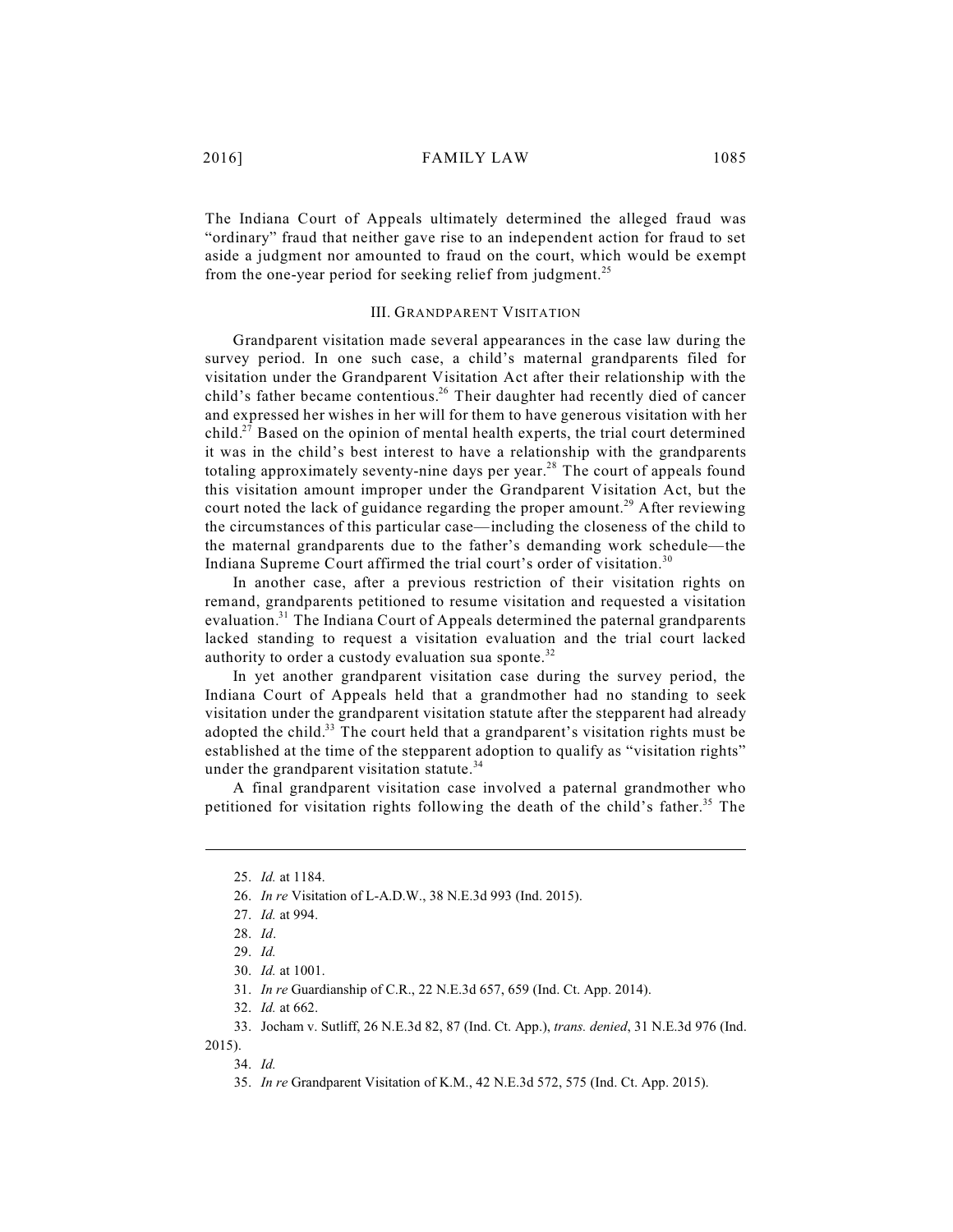grandmother had regularly visited the child during the first seven months, but stopped communicating while there was a protective order against the father because she feared it would seem like indirect contact on the father's part.<sup>36</sup> The appellate court affirmed it was in the child's best interests to have a relationship with the grandmother, $37$  but noted that following the Indiana Parenting Time Guidelines for grandparent visitation was excessive and the trial court should determine visitation based on the mother and child's impending move across the country to follow mother's fiancé in his military assignment.<sup>38</sup>

### IV. PARENTING TIME

During the survey period, the Indiana Court of Appeals heard various cases related to parenting time.<sup>39</sup> In one dispute regarding parenting time restrictions, the court allowed a father to reveal his paternity to his child because there is no evidence it would cause any mental or physical harm to the child.<sup>40</sup> In another case, the Indiana Court of Appeals held the trial court did not abuse its discretion in denying a mother's request for a parenting time coordinator despite evidence the parents did not get along. $41$ 

In yet another case during the survey period, a mother's visitation was ended after she "behaved inappropriately during visits, inserted herself in between her child and the foster parent in inappropriate ways, refused to participate in services aiming to help her become a better parent, and denied doing anything inappropriate as a parent."<sup>42</sup> Although there is no Indiana statute specifically addressing parenting time in the CHINS context, the court was guided by Indiana Code section 31-17-4-2, which instructs that parenting rights should not be restricted unless the parent endangers the child's physical health or significantly impairs the child's emotional development.<sup>43</sup>

In a separate case, the trial court awarded the husband sole legal and physical custody of the couple's biological minor child, and granted him visitation with his stepchild.<sup>44</sup> The court found the wife in contempt when she willfully interfered with visitation.<sup>45</sup> The Indiana Court of Appeals affirmed, determining the trial court had the authority to grant visitation to the husband when it was in the best interests of the stepchild, to enter a custody arrangement not requested by either party, and to conclude the wife willfully interfered with the visitation order by

45. *Id.*

<sup>36.</sup> *Id.* at 574.

<sup>37.</sup> *Id.* at 580 (internal quotations omitted).

<sup>38.</sup> *Id.* at 581-82.

<sup>39.</sup> *See, e.g.*, Patton v. Patton, 48 N.E.3d 17 (Ind. Ct. App. 2015).

<sup>40.</sup> *In re* Paternity of Snyder, 26 N.E.3d 996, 999 (Ind. Ct. App. 2015).

<sup>41.</sup> Clary-Ghosh v. Ghosh, 26 N.E.3d 986, 995 (Ind. Ct. App.), *trans. denied*, 31 N.E.3d 975 (Ind. 2015).

<sup>42.</sup> *In re* E.W., 26 N.E.3d 1006, 1010 (Ind. Ct. App. 2015).

<sup>43.</sup> *Id.* at 1009.

<sup>44.</sup> Richardson v. Richardson, 34 N.E.3d 696, 699 (Ind. Ct. App. 2015).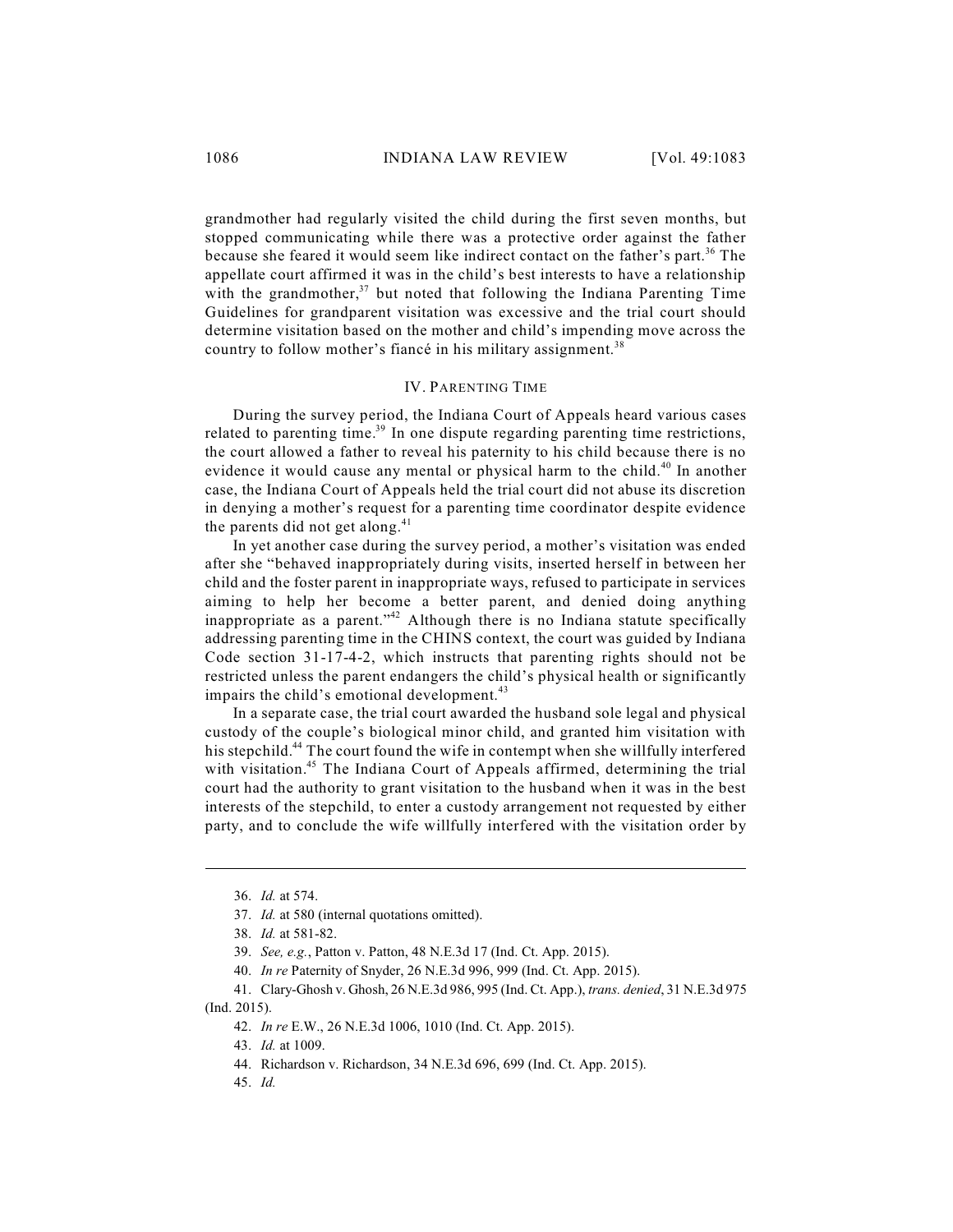removing the children from his care and preventing him from seeing them.<sup>46</sup>

Finally, a father successfully "filed a motion seeking to have mother held in contempt of court due to her failure to allow [him] to exercise visitation time."<sup>47</sup> The Indiana Court of Appeals determined the trial court did not violate the mother's due process rights by excluding evidence regarding the reason for the father's delay in providing the child's exact pick up and drop off times.<sup>48</sup> The court also concluded there was sufficient evidence to support the finding that the mother willfully violated the terms of their divorce decree.<sup>49</sup>

# V. CHILD CUSTODY

Indiana law allows a change of child custody when (1) modification is in the best interests of the child; and (2) there is a substantial change in at least one of the factors the court may consider in initially determining custody.<sup>50</sup> During the survey period, the Indiana Court of Appeals determined there had been a change meriting modification of child custody when mother re-married and established a permanent home, while father increased his work hours.<sup>51</sup>

In another case, a mother argued the trial court did not have subject matter jurisdiction and abused its discretion when it modified a child custody order.<sup>52</sup> The Indiana Court of Appeals found that by agreeing on child custody and visitation as part of the paternity proceeding, mother stipulated to the jurisdiction of the trial court over child custody.<sup>53</sup> The court found no error in the lower court's decision to modify the child custody award by switching custody to the father. 54

### VI. CHILD SUPPORT

A divorced mother petitioned to modify the father's child support obligation to which they had agreed earlier, arguing that (1) the support order was issued more than twelve months prior and (2) there was more than a twenty percent (20%) difference between the support he paid under their settlement agreement and an amount ordered pursuant to the Child Support Guidelines.<sup>55</sup> Father countered that Indiana precedent required a "substantial and continuing change in circumstances" to make the original terms of the child support unreasonable

<sup>46.</sup> *Id.*

<sup>47.</sup> Akiwumi v. Akiwumi, 23 N.E.3d 734, 736 (Ind. 2014).

<sup>48.</sup> *Id.* at 740.

<sup>49.</sup> *Id.* at 741.

<sup>50.</sup> Steele-Giri v. Steele, 40 N.E.3d 513, 523 (Ind. Ct. App. 2015), *vacated*, 2016 WL 1033458 (Ind. 2016).

<sup>51.</sup> *Id.* at 524.

<sup>52.</sup> *In re* Paternity of J.G., 19 N.E.3d 278, 279 (Ind. 2014).

<sup>53.</sup> *Id.* at 282.

<sup>54.</sup> *Id.* at 283.

<sup>55.</sup> Rolley v. Rolley, 22 N.E.3d 558, 558 (Ind. 2014).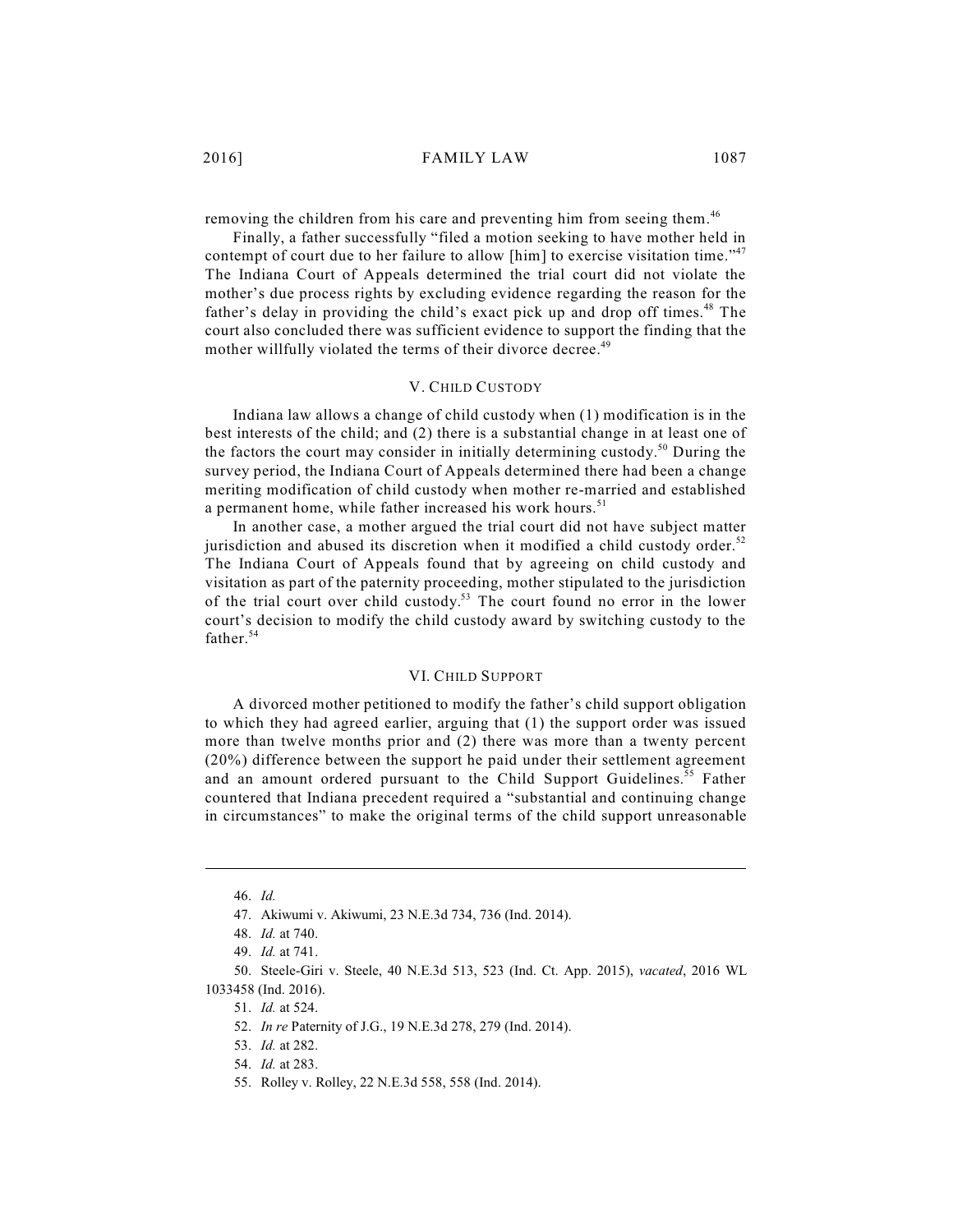after the parties agreed to it.<sup>56</sup>

There was conflicting precedent on this issue, and the Indiana Supreme Court adopted Judge Pyle's analysis and the result reached by the Court of Appeals in the present appeal: Judge Pyle acknowledged that while a change in circumstances and the 20% difference were ordinarily independent grounds for a child support modification, Indiana "precedent has created an exception for circumstances where a support order is based on an agreement between the parties" and this exception required "changed circumstances so substantial and continuing as to make the terms unreasonable."<sup>57</sup> However, despite the absence of such changed circumstances, Judge Pyle nonetheless allowed the modification of the father's agreed-upon child support amount. Such modification was allowed under the plain language of the child support modification statute, as well as because of the paramount importance of the child's well-being and the fact that "the law governing child support agreements differ[ed] from that law governing other contractual agreements."<sup>58</sup> The Indiana Court of Appeals concluded the trial court correctly granted the mother's petition to modify the father's child support obligations. 59

On the matter of child support, the Indiana Supreme Court also determined "a [f]ather waived his challenge to the form of the summary proceeding when he failed to make a contemporaneous objection to that procedure."<sup>60</sup> Nonetheless, "the trial court properly conducted a summary proceeding under the agreement of both parties, and the court was permitted to rely upon the arguments of counsel and limited informal documentary evidence when it entered its findings."<sup>61</sup> The trial court did not err in deviating from the Indiana Child Support Guidelines by not granting the father a full parenting time credit for overnight visits and in permitting the mother to claim the federal and state dependency tax exemption for the child each year, instead of alternating it with the father. $62$ 

On the issue of postsecondary education awards, as a matter of first impression, the Indiana Court of Appeals decided the trial court could not, under Indiana Code section 31–16–6–6, order a parent to pay educational support for a child who was already nineteen, where the court issued the original child support order in August 2000 before issuing a more recent order after June 30, 2012.<sup>63</sup> The Indiana General Assembly had previously lowered the presumptive age for the termination of child support from twenty-one to nineteen, which became effective on July 1, 2012. $64$  Thus, according to the court, where the most

<sup>56.</sup> *Id.*

<sup>57.</sup> Rolley v. Rolley, 13 N.E.3d 521, 526 (Ind. Ct. App.), *aff'd in part*, *vacated in part*, 22 N.E.3d 558 (Ind. 2014).

<sup>58.</sup> *Id.*

<sup>59.</sup> *Id.*

<sup>60.</sup> Bogner v. Bogner, 29 N.E.3d 733, 746 (Ind. 2015).

<sup>61.</sup> *Id.*

<sup>62.</sup> *Id.*

<sup>63.</sup> Neal v. Austin, 20 N.E.3d 573, 574 (Ind. 2014).

<sup>64.</sup> *Id.* at 575.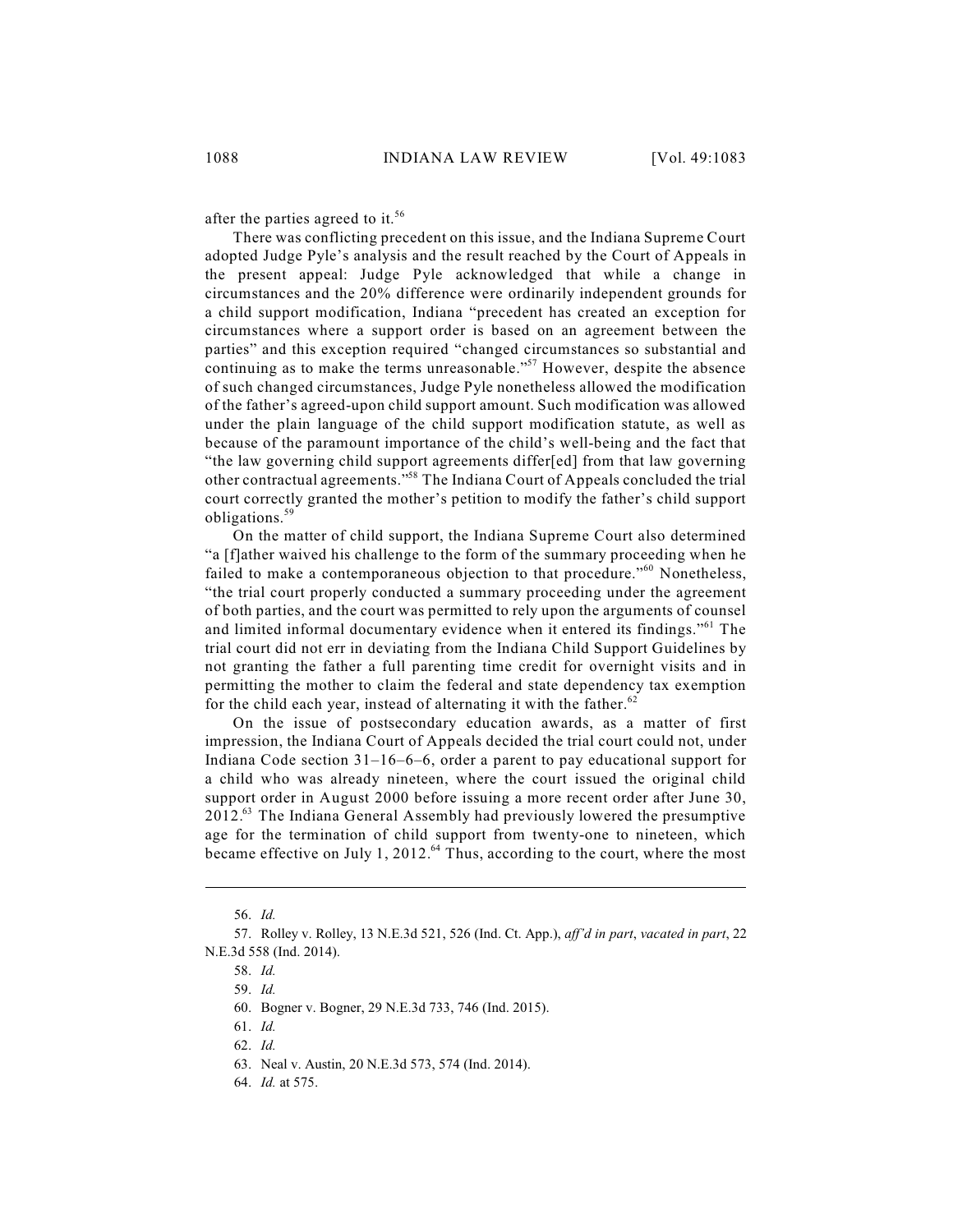recent order establishing a child support obligation was issued after June 30, 2012, the child must file a petition for educational needs before turning nineteen years of age. 65

In another case on postsecondary education during the survey period, the Indiana Court of Appeals held the trial court erred by basing a father's postsecondary award on the costs of a private university instead of a public university.<sup>66</sup> The child gained admission to Indiana University, Ball State University, and DePauw University, with a financial aid package at each school.<sup>67</sup> The child instead chose Butler because she thought it would provide a better education and she wanted to attend there.<sup>68</sup> However, the court noted there was "no evidence that Butler offered a special curriculum" despite its high costs or that the child discussed the decision with her father.<sup>69</sup> Instead, the child simply told her father about her decision and "asked him to help pay for it."<sup>70</sup> The appellate court determined the trial court abused its discretion because this was against the logic and effect of the circumstances before it.<sup>71</sup> A previous Indiana case held that "[i]n determining whether educational support should be limited to the cost of in-state, state-supported colleges, the trial court should balance 'the advantages of the more expensive college in relation to the needs and abilities of the child with the increased hardship of the parent." $2^{72}$ 

#### VII. CHINS AND THE TERMINATION OF PARENTAL RIGHTS

The Indiana Court of Appeals determined during the survey period, as a matter of first impression, that the Department of Child Services' (DCS) alleged failure to provide services to a parent, such as parenting aid and supervised visitation, did not toll the statutory waiting period before the hearing to terminate parental rights.<sup>73</sup> The court held that "Indiana Code Section 31-35-2- $4(b)(2)(A)(iii)$  simply requires the DCS to demonstrate compliance with the statutory waiting period—namely, that a child has been removed from a parent for fifteen of the most recent twenty-two months immediately prior to the termination hearing."<sup>74</sup> The court clarified this "statute did not condition the waiting period on whether the DCS provided any type of services to the parent."<sup>75</sup>

In another case, a father's parental rights were terminated after the Indiana

73. *In re* J.W., 27 N.E.3d 1185, 1190 (Ind. Ct. App.), *trans. denied*, 34 N.E.3d 251 (Ind. 2015).

<sup>65.</sup> *Id.* at 578.

<sup>66.</sup> *In re* Paternity of Pickett, 44 N.E.3d 756, 771 (Ind. Ct. App. 2015).

<sup>67.</sup> *Id.* at 768.

<sup>68.</sup> *Id.* 

<sup>69.</sup> *Id.*

<sup>70.</sup> *Id.*

<sup>71.</sup> *Id.*

<sup>72.</sup> *Id.* at 767-68 (citing Hinesley-Petry v. Petry, 894 N.E.2d 277, 281 (Ind. Ct. App. 2008)).

<sup>74.</sup> *Id.* at 1186.

<sup>75.</sup> *Id.*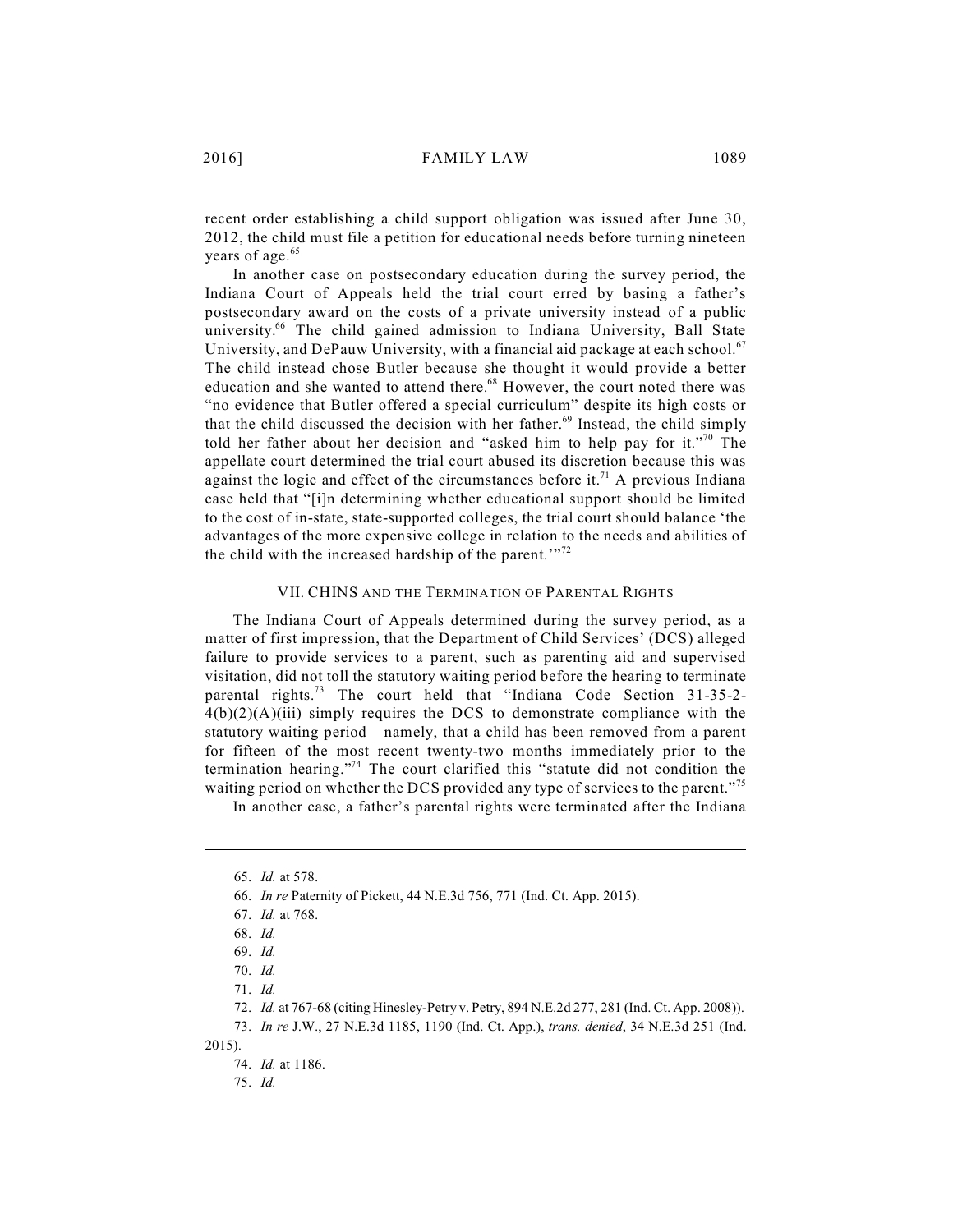Department of Child Services filed a petition for the involuntary termination of his rights.<sup>76</sup> He appealed but lost in the Indiana Court of Appeals, which found harmless "any error in admitting the [Allen County Department of Child Services] supervisor's hearsay testimony" regarding the father's lack of improvement in parenting because other evidence supported the court's finding that the father would not remedy the conditions that resulted in his child's removal.<sup>77</sup>

The Indiana Court of Appeals also determined in a different case that due process requires the completion of a fact-finding hearing when a father challenged the allegations in the CHINS petition.<sup>78</sup> This includes the "presentation of evidence and argument by both parents, if present in person or by counsel, before [a child] is adjudicated a CHINS."<sup>79</sup>

During the survey period, the Indiana Supreme Court also reversed a CHINS adjudication, determining the trial court's derogatory comments and pressure to waive a fact-finding hearing violated the father's due process rights.<sup>80</sup> The trial court had labelled the parties' dispute "ridiculous and retarded," blamed the parties for "stupidity," and continued the hearing to a new date to order the parties into mediation. 81

In another case, the Indiana Supreme Court found insufficient evidence that a father could not remedy the conditions for his child's removal and that he posed a threat to the child's well-being. $82$  Although the father had been in prison, he extensively tried to better himself "by learning parenting skills, addressing his problems with substance abuse, and establishing a bond with his children."<sup>83</sup> This case was distinguished by a later Indiana Court of Appeals case,<sup>84</sup> where the father's parental rights were terminated after he stabbed the children's uncle in front of them and received a prison sentence with a release date of almost five years after the proposed termination of his rights.<sup>85</sup>

Finally, in another case, the court of appeals affirmed a denial of a mother's "petition to expunge a substantiated report of child neglect regarding her children."<sup>86</sup> The court determined the mother's burden of proof was clear and convincing evidence, which is greater than a preponderance of the evidence.<sup>87</sup> "It was not unreasonable for the juvenile court to deny her petition where the only

<sup>76.</sup> D.B.M. v. Ind. Dep't of Child Servs., 20 N.E.3d 174, 177 (Ind. Ct. App. 2014), *trans. denied*, 24 N.E.3d 967 (Ind. 2015).

<sup>77.</sup> *Id.* at 180.

<sup>78.</sup> *In re* L.C., 23 N.E.3d 37, 42 (Ind. Ct. App.), *trans. denied*, 29 N.E.3d 123 (Ind. 2015).

<sup>79.</sup> *Id.* 

<sup>80.</sup> *In re* J.K., 30 N.E.3d 695, 696 (Ind. 2015).

<sup>81.</sup> *Id.* at 697.

<sup>82.</sup> K.E. v. Ind. Dep't of Child Servs., 39 N.E.3d 641, 646 (Ind. 2015).

<sup>83.</sup> *Id.* at 643-44.

<sup>84.</sup> *In re*B.H.*,* 44 N.E.3d 745 (Ind. Ct. App. 2015), *trans. denied*, 43 N.E.3d 244 (Ind. 2016).

<sup>85.</sup> *Id.* at 747, 751.

<sup>86.</sup> G.E. v. Ind. Dep't of Child Servs., 29 N.E.3d 769, 769 (Ind. Ct. App. 2015).

<sup>87.</sup> *Id.* at 771-72 (citing *In re* G.Y., 904 N.E.2d 1257, 1260 n.1 (Ind. 2009)).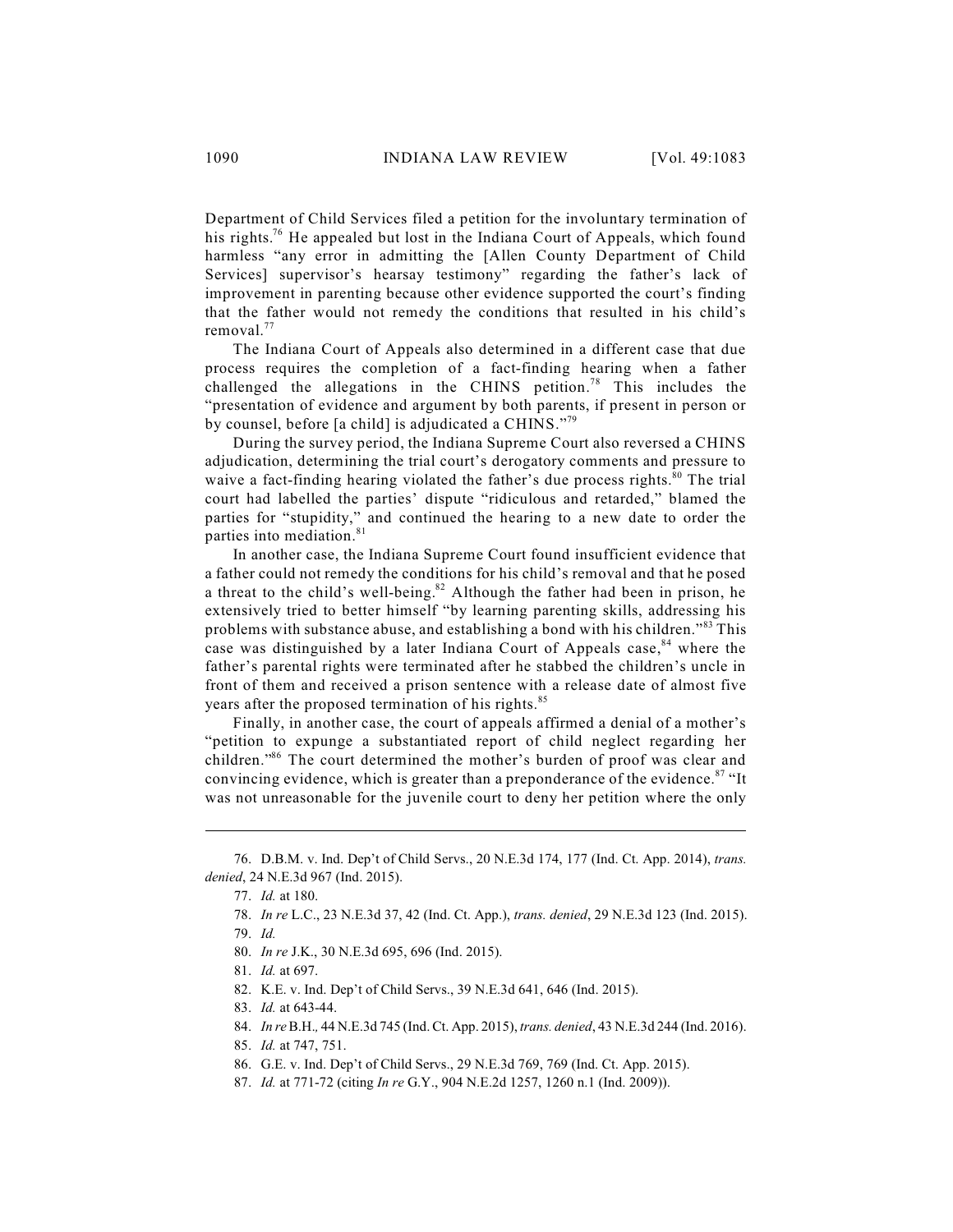evidence presented was her testimony" that she had not used any controlled substances since 2003, was in contact with all of her children and some grandchildren, and had not committed any crimes or had any more contact with the juvenile courts.<sup>88</sup>

### VIII. ADOPTION

A new statutory provision will help offset adoption expenses for Indiana residents. Since January 1, 2015, Indiana taxpayers may claim a state tax credit for adopting a child.<sup>89</sup>

In addition to this new provision, there have been several Indiana cases examining different aspects of the Indiana adoption statutory framework.<sup>90</sup> For example, Indiana law requires the adoption consent of those having lawful custody of a child, but does not define who has lawful custody.<sup>91</sup> The Indiana Supreme Court determined the term to include those who meet the statutory definition of a de facto custodian at the time of the petition for adoption.<sup>92</sup> Therefore, maternal grandparents who had de facto custody of the child must receive notice of and an opportunity to consent to a stepfather's adoption proceedings. 93

The Indiana Supreme Court also upheld the constitutionality of an Indiana statute that prohibited people with certain felony convictions from adopting a child, as applied to a child's maternal grandmother and her fiancé, because the prohibition was "rationally related to a legitimate legislative purpose and did not discriminate against a suspect class."<sup>94</sup> Further, even if the adoption were in the children's best interests, the fiancé had been convicted of armed robbery in Iowa and of burglary twice in Illinois, while the grandmother had previously pleaded guilty to the neglect of a dependent, a Class D felony.<sup>95</sup>

Finally, the Indiana Supreme Court considered the duties related to the Indiana putative father registry.<sup>96</sup> In the case, prospective adoptive parents, facilitated by Catholic Charities, took custody of a child on May 3, 2010 after the biological mother consented to the adoption.<sup>97</sup> On May 25 and again on June 1, Catholic Charities requested the Indiana Department of Health to check whether

95. *Id.* at 1167-68.

<sup>88.</sup> *Id.* at 772.

<sup>89.</sup> IND. CODE § 6-3-3-13 (2015).

<sup>90.</sup> *E.g.*, *In re* Adoption I.B., 32 N.E.3d 1164 (Ind. 2015); *In re* Adoption of B.C.H., 22 N.E.3d 580 (Ind. 2014).

<sup>91.</sup> *In re Adoption of B.C.H.*, 22 N.E.3d at 580.

<sup>92.</sup> *Id.*

<sup>93.</sup> *Id.* at 587-88.

<sup>94.</sup> *In re Adoption I.B.*, 32 N.E.3d at 1170-72.

<sup>96.</sup> Kramer v. Catholic Charities of the Diocese of Fort Wayne-South Bend, Inc., 32 N.E.3d

<sup>227 (</sup>Ind. 2015).

<sup>97.</sup> *Id.* at 229-30.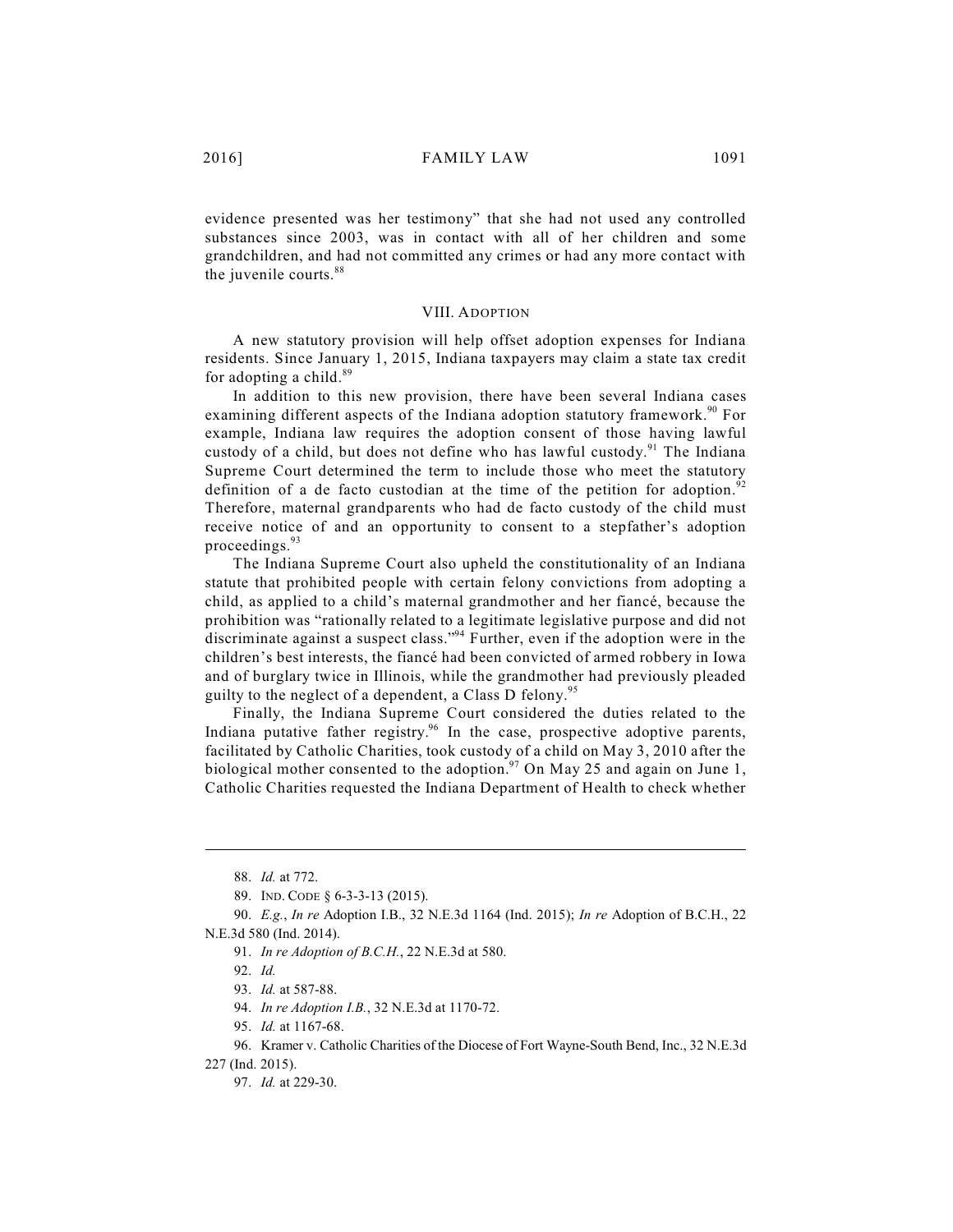a man had registered as the putative father of the child.<sup>98</sup> Although the first search showed no registered putative fathers, the second search inexplicably revealed that a man had registered as the putative father.<sup>99</sup> Despite learning of the putative father, the prospective adoptive couple petitioned to adopt the child, which the putative father contested.<sup>100</sup> Upon proving his paternity, the putative father gained custody of the child in early January 2011, after the adoptive couple had custody of the child for over eight months.<sup>101</sup>

Distraught, the prospective adoptive parents sued Catholic Charities for negligence, alleging that the organization should have checked the putative father registry before placing the child with them, and should have notified them of its failure to do so. Catholic Charities moved for summary judgment, arguing the couple had executed certain releases that barred a negligence claim and that the organization had satisfied any duty owed to the couple by complying with the putative father registry statute.<sup>102</sup>

The trial court granted summary judgment for Catholic Charities.<sup>103</sup> However, the court of appeals reversed, finding that the releases signed by the couple did not specifically waive a negligence claim and thus did not bar the couple's negligence case.<sup>104</sup> The supreme court affirmed the trial court, however, noting the prospective adoptive couple did not demonstrate that Catholic Charities had any obligations with respect to the putative father registry beyond the statutory ones. 105

### IX. JURISDICTION & PROCEDURE

On a jurisdictional point, the Indiana Supreme Court held during the survey period a "statutory provision that set forth the exclusive jurisdiction in all adoption matters to probate courts in any county that had a separate probate court did not confer exclusive adoption jurisdiction on the superior court's civil division."<sup>106</sup> Transfer of an adoption matter to the juvenile court was thus granted. 107

In another case, during proceedings addressing a mother's child support modification petition for post-secondary education expenses, the mother sought to join Ball State University as a defendant so that the University would release her daughter's transcript.<sup>108</sup> The daughter could not enroll at Indiana University

<sup>98.</sup> *Id.* at 230.

<sup>99.</sup> *Id.* 

<sup>100.</sup> *Id.*

<sup>101.</sup> *Id.*

<sup>102.</sup> *Id.* 

<sup>103.</sup> *Id.*

<sup>104.</sup> *Id.*

<sup>105.</sup> *Id.* at 229.

<sup>106.</sup> *In re* Adoption of J.T.D., 21 N.E.3d 824, 824 (Ind. 2014).

<sup>107.</sup> *Id.* at 832.

<sup>108.</sup> Ball State Univ. v. Irons, 27 N.E.3d 717, 719 (Ind. 2015).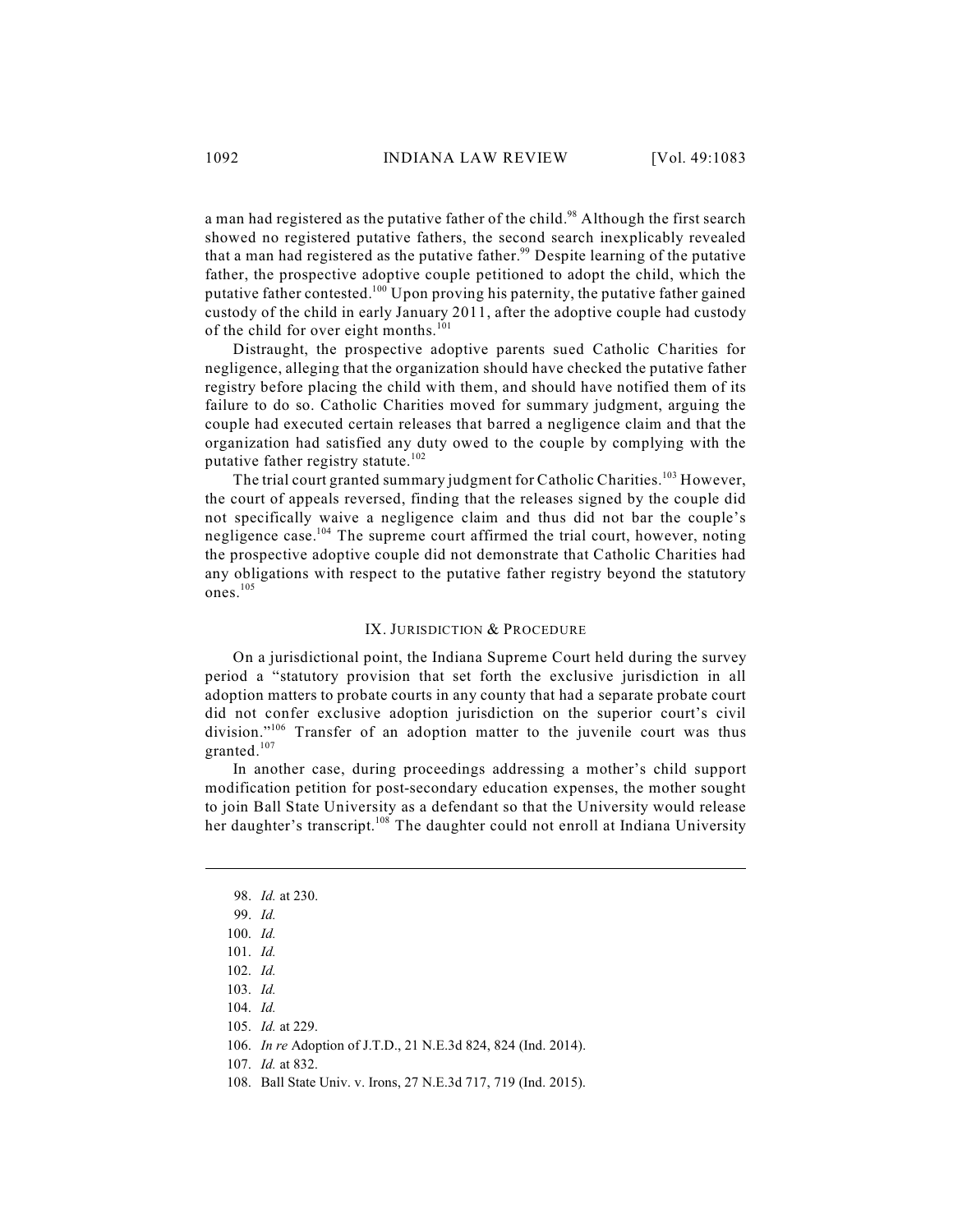Northwest without it, but Ball State withheld it because she owed tuition money.<sup>109</sup> The lower court joined Ball State as a defendant and ordered it to release the transcript.<sup>110</sup> The Indiana Supreme Court determined Ball State could appeal the non-final order compelling it to release the transcript and further held joining Ball State was not necessary in the case.<sup>111</sup>

The Indiana Court of Appeals also held during the survey period that because a father "failed to object at any time to [the same judge] presiding over both his [parental rights] termination and criminal matters, he waived any claim of error in that context."<sup>112</sup> The court additionally concluded there was sufficient evidence for the trial court to terminate the father's parental rights.<sup>113</sup>

In another case, a wife filed a motion to transfer venue after the husband filed for divorce.<sup>114</sup> The Indiana Court of Appeals determined the preferred venue was the county in which the divorce was filed.<sup>115</sup> The court reasoned that "a dissolution action is a proceeding created and recognized by statute," and the plain language of Indiana Trial Rule 75(A)(8) states the preferred venue lies in "the county where a claim in the plaintiff's complaint may be commenced under any statute recognizing or creating a special or general remedy or proceeding."<sup>116</sup>

In yet another case on jurisdiction, a father appealed a court's denial of his motion to vacate a guardianship order that awarded custody of his child to a guardian because he later registered the paternity order with another court.<sup>117</sup> He argued this gave the latter court exclusive jurisdiction over the paternity action, in which he attempted to include the prior guardianship action.<sup>118</sup> Therefore, the father argued the original court "lacked jurisdiction to determine who would receive custody of [the child] at the time it issued its guardianship order."<sup>119</sup> The Indiana Court of Appeals determined the original court had "jurisdiction to enter its guardianship order and did not abuse its discretion in ordering restricted parenting time."<sup>120</sup>

Additionally during the survey period, the Indiana Court of Appeals held the trial court had jurisdiction over the custody of an unborn child following a divorce.<sup>121</sup> The court also noted Indiana was the appropriate forum for the custody dispute as opposed to Canada, where the mother returned after the end of her

<sup>109.</sup> *Id.* 

<sup>110.</sup> *Id.* at 719-20.

<sup>111.</sup> *Id.* at 719.

<sup>112.</sup> *In re* E.P., 20 N.E.3d 915, 917 (Ind. Ct. App. 2014), *trans. denied*, 25 N.E.3d 747 (Ind. 2015).

<sup>113.</sup> *Id.* 

<sup>114.</sup> Strozewski v. Strozewski, 36 N.E.3d 497, 497 (Ind. 2015).

<sup>115.</sup> *Id.* 

<sup>116.</sup> *Id.* at 500.

<sup>117.</sup> *In re* B.J.N., 19 N.E.3d 765, 768 (Ind. Ct. App. 2014).

<sup>118.</sup> *Id.* at 767-68.

<sup>119.</sup> *Id.* 

<sup>120.</sup> *Id.* at 766.

<sup>121.</sup> Barwick v. Ceruti, 31 N.E.3d 1008, 1010 (Ind. Ct. App. 2015).